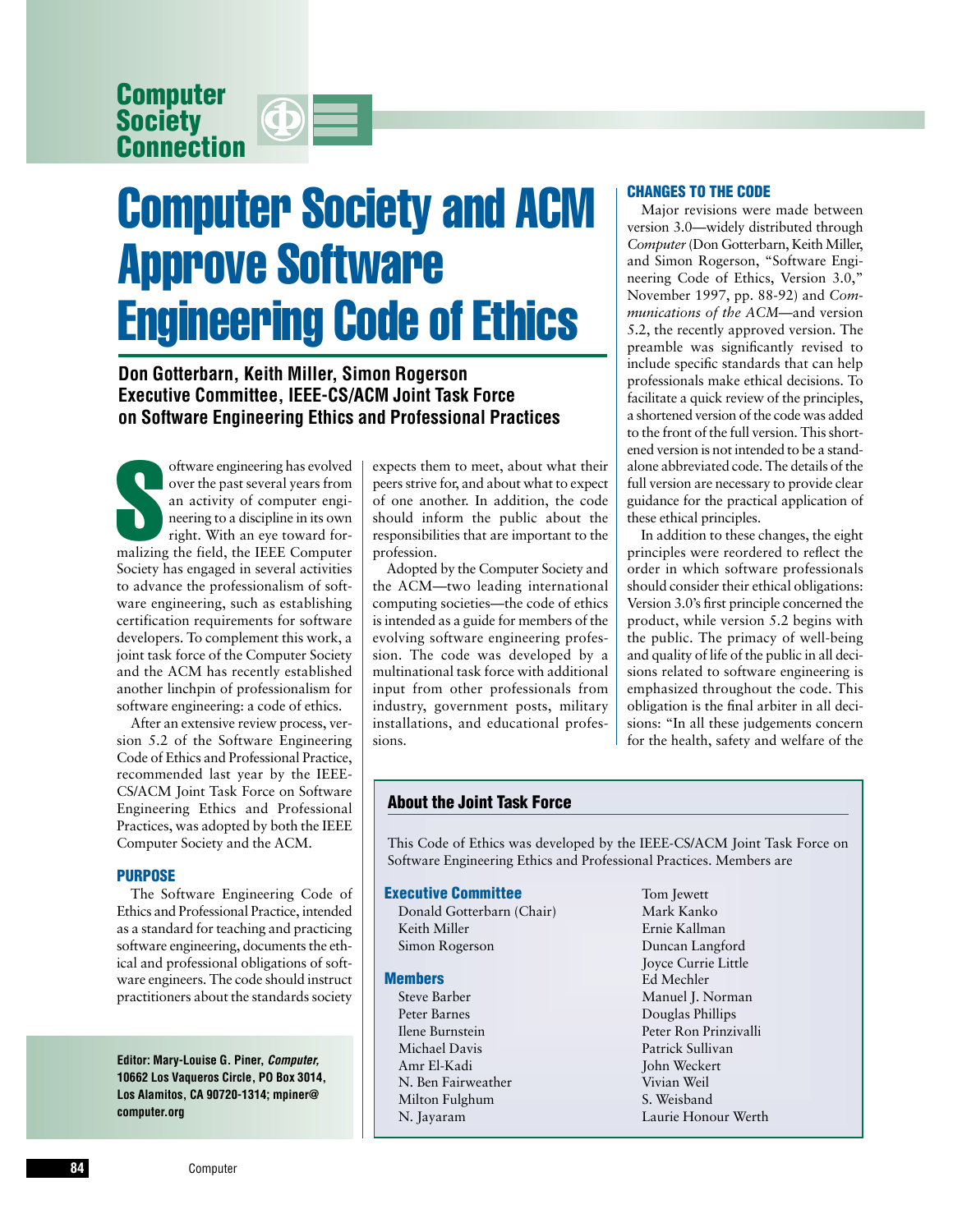public is primary; that is, the 'Public Interest' is central to this Code." For example, the whistle-blowing clauses (6.11-6.13) describe a software engineer's obligations when public safety is threatened by defective software development and describe steps to meet those obligations.

The code now contains an open-ended clause (8.07) against using prejudices or bias in any decision making, written broadly enough to include consideration of new social concerns.

Finally, the code includes specific language about the importance of ethical behavior during the maintenance phase of software development. The new text reflects the amount of time a computer professional spends modifying and improving existing software and also makes clear that we need to treat main-

# **The primacy of well-being and quality of life of the public is emphasized throughout the code.**

tenance with the same professionalism as new development. The quality of maintenance depends upon the professionalism of the software engineer, because maintenance is more likely to be scrutinized only locally, whereas new development is generally reviewed at a broader corporate level.

**International Contract** n the same spirit that created the code of ethics, the Computer Society and the ACM continue to support the software engineering profession through the Software Engineering Professionalism and Ethics Project (http://computer.org/ tab/swecc/Sepec.htm). This project will help make the code an effective practical tool by publishing case studies, supporting further corporate adoption of the code, developing curriculum material, running workshops, and collaborating with licensing bodies and professional societies.

# Software Engineering Code of Ethics and Professional Practice

# **SHORT VERSION: PREAMBLE**

The short version of the code summarizes aspirations at a high level of abstraction. The clauses that are included in the full version give examples and details of how these aspirations change the way we act as software engineering professionals. Without the aspirations, the details can become legalistic and tedious; without the details, the aspirations can become highsounding but empty; together, the aspirations and the details form a cohesive code.

Software engineers shall commit themselves to making the analysis, specification, design, development, testing, and maintenance of software a beneficial and respected profession. In accordance with their commitment to the health, safety, and welfare of the public, software engineers shall adhere to the following eight Principles:

- 1. Public. Software engineers shall act consistently with the public interest.
- 2. Client and employer. Software engineers shall act in a manner that is in the best interests of their client and employer, consistent with the public interest.
- 3. Product. Software engineers shall ensure that their products and related modifications meet the highest professional standards possible.
- 4. Judgment. Software engineers shall maintain integrity and independence in their professional judgment.
- 5. Management. Software engineering managers and leaders shall subscribe to and promote an ethical approach to the management of software development and maintenance.
- 6. Profession. Software engineers shall advance the integrity and reputation of the profession consistent with the public interest.
- 7. Colleagues. Software engineers shall be fair to and supportive of their colleagues.
- 8. Self. Software engineers shall participate in lifelong learning regarding

the practice of their profession and shall promote an ethical approach to the practice of the profession.

### **FULL VERSION: PREAMBLE**

Computers have a central and growing role in commerce, industry, government, medicine, education, entertainment, and society at large. Software engineers are those who contribute, by direct participation or by teaching, to the analysis, specification, design, development, certification, maintenance, and testing of software systems. Because of their roles in developing software systems, software engineers have significant opportunities to do good or cause harm, to enable others to do good or cause harm, or to influence others to do good or cause harm. To ensure, as much as possible, that their efforts will be used for good, software engineers must commit themselves to making software engineering a beneficial and respected profession. In accordance with that commitment, software engineers shall adhere to the following Code of Ethics and Professional Practice.

The Code contains eight Principles related to the behavior of and decisions made by professional software engineers, including practitioners, educators, managers, supervisors, and policy makers, as well as trainees and students of the profession. The Principles identify the ethically responsible relationships in which individuals, groups, and organizations participate and the primary obligations within these relationships. The Clauses of each Principle are illustrations of some of the obligations included in these relationships. These obligations are founded in the software engineer's humanity, in special care owed to people affected by the work of software engineers, and in the unique elements of the practice of soft-

Software Engineering Code of Ethics and Professional Practice, copyright © 1999 by the Institute of Electrical and Electronics Engineers, Inc., and the Association for Computing Machinery, Inc.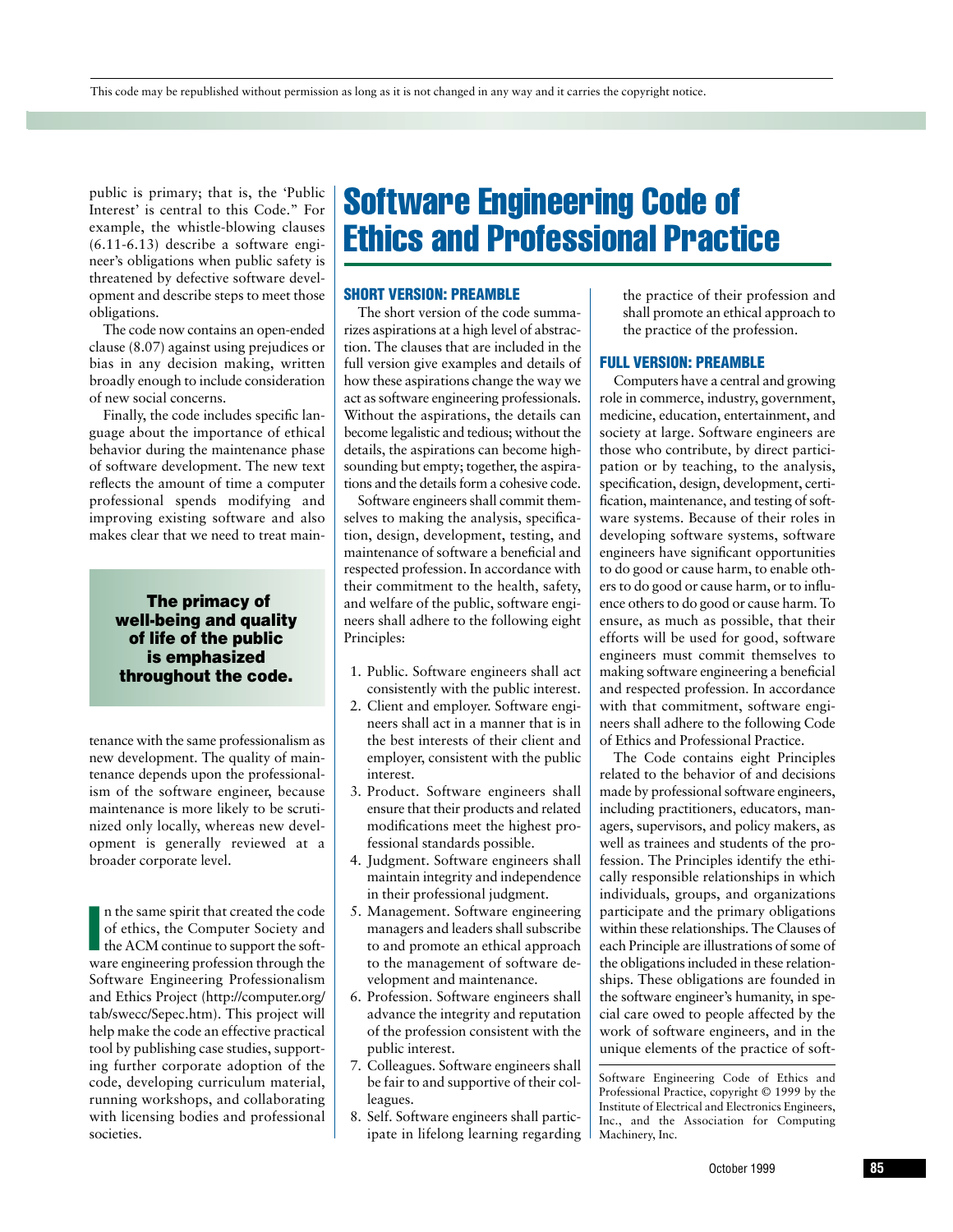ware engineering. The Code prescribes these as obligations of anyone claiming to be or aspiring to be a software engineer.

It is not intended that the individual parts of the Code be used in isolation to justify errors of omission or commission. The list of Principles and Clauses is not exhaustive. The Clauses should not be read as separating the acceptable from the unacceptable in professional conduct in all practical situations. The Code is not a simple ethical algorithm that generates ethical decisions. In some situations, standards may be in tension with each other or with standards from other sources. These situations require the software engineer to use ethical judgment to act in a manner that is most consistent with the spirit of the Code of Ethics and Professional Practice, given the circumstances.

Ethical tensions can best be addressed by thoughtful consideration of fundamental principles, rather than blind reliance on detailed regulations. These Principles should influence software engineers to consider broadly who is affected by their work; to examine if they and their colleagues are treating other human beings with due respect; to consider how the public, if reasonably well informed, would view their decisions; to analyze how the least empowered will be affected by their decisions; and to consider whether their acts would be judged worthy of the ideal professional working as a software engineer. In all these judgments concern for the health, safety and welfare of the public is primary; that is, the "Public Interest" is central to this Code.

The dynamic and demanding context of software engineering requires a code that is adaptable and relevant to new situations as they occur. However, even in this generality, the Code provides support for software engineers and managers of software engineers who need to take positive action in a specific case by documenting the ethical stance of the profession. The Code provides an ethical foundation to which individuals within teams and the team as a whole can appeal. The Code helps to define those actions that are ethically improper to request of a software engineer or teams of software engineers.

The Code is not simply for adjudicat-

ing the nature of questionable acts; it also has an important educational function. As this Code expresses the consensus of the profession on ethical issues, it is a means to educate both the public and aspiring professionals about the ethical obligations of all software engineers.

# **PRINCIPLES**

# **Principle 1: Public**

Software engineers shall act consistently with the public interest. In particular, software engineers shall, as appropriate:

- 1.01. Accept full responsibility for their own work.
- 1.02. Moderate the interests of the software engineer, the employer, the client, and the users with the public good.
- 1.03. Approve software only if they have a well-founded belief that it is safe, meets specifications, passes appropriate tests, and does not diminish quality of life, diminish privacy, or harm the environment. The ultimate effect of the work should be to the public good.
- 1.04. Disclose to appropriate persons or authorities any actual or potential danger to the user, the public, or the environment, that they reasonably believe to be associated with software or related documents.
- 1.05. Cooperate in efforts to address matters of grave public concern caused by software, its installation, maintenance, support, or documentation.
- 1.06. Be fair and avoid deception in all statements, particularly public ones, concerning software or related documents, methods, and tools.
- 1.07. Consider issues of physical disabilities, allocation of resources, economic disadvantage, and other factors that can diminish access to the benefits of software.
- 1.08. Be encouraged to volunteer professional skills to good causes and to contribute to public education concerning the discipline.

#### **Principle 2: Client and employer**

Software engineers shall act in a manner that is in the best interests of their client and employer, consistent with the public interest. In particular, software engineers shall, as appropriate:

- 2.01. Provide service in their areas of competence, being honest and forthright about any limitations of their experience and education.
- 2.02. Not knowingly use software that is obtained or retained either illegally or unethically.
- 2.03. Use the property of a client or employer only in ways properly authorized, and with the client's or employer's knowledge and consent.
- 2.04. Ensure that any document upon which they rely has been approved, when required, by someone authorized to approve it.
- 2.05. Keep private any confidential information gained in their professional work, where such confidentiality is consistent with the public interest and consistent with the law.
- 2.06. Identify, document, collect evidence, and report to the client or the employer promptly if, in their opinion, a project is likely to fail, to prove too expensive, to violate intellectual property law, or otherwise to be problematic.
- 2.07. Identify, document, and report significant issues of social concern, of which they are aware, in software or related documents, to the employer or the client.
- 2.08. Accept no outside work detrimental to the work they perform for their primary employer.
- 2.09. Promote no interest adverse to their employer or client, unless a higher ethical concern is being compromised; in that case, inform the employer or another appropriate authority of the ethical concern.

# **Principle 3: Product**

Software engineers shall ensure that their products and related modifications meet the highest professional standards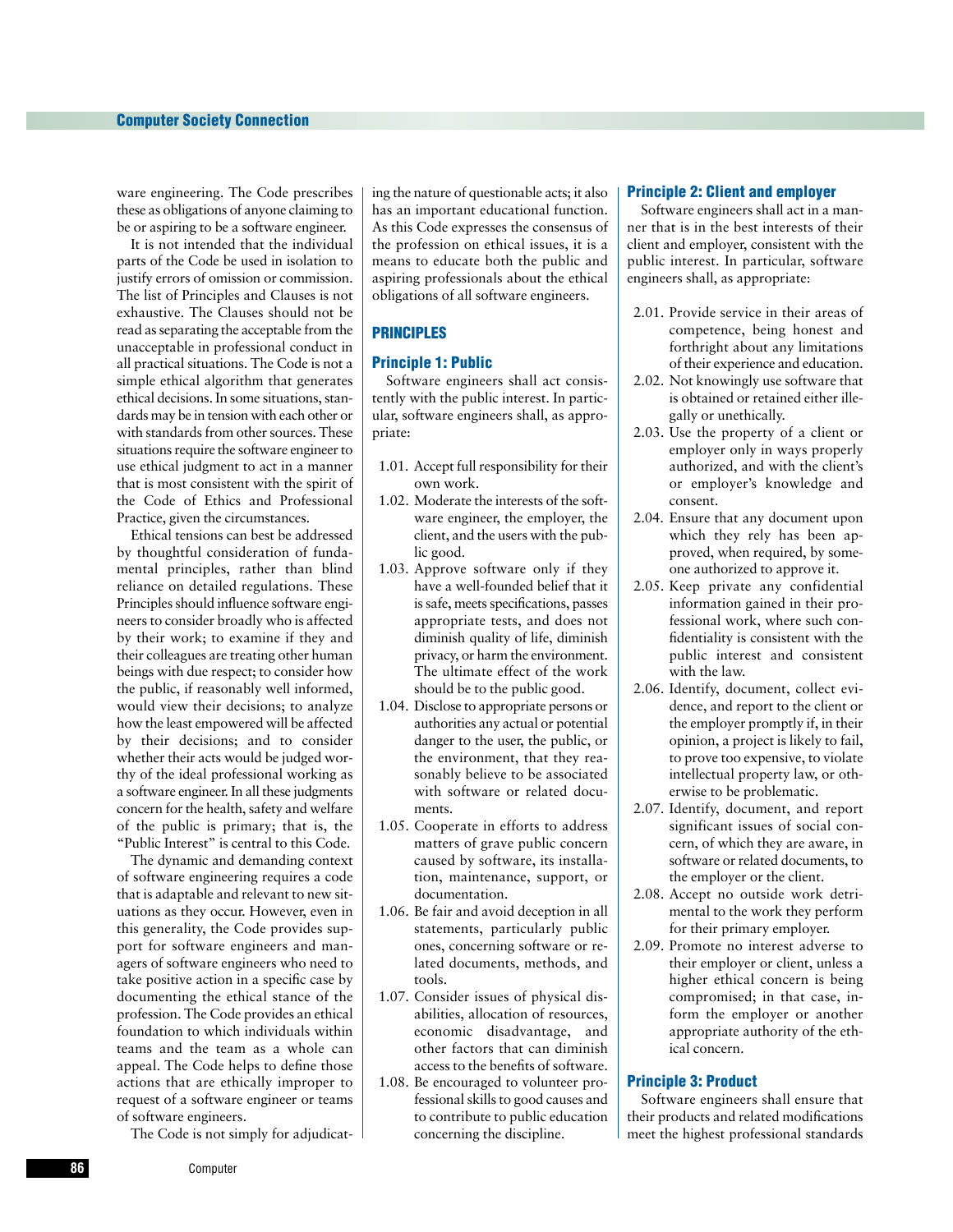possible. In particular, software engineers shall, as appropriate:

- 3.01. Strive for high quality, acceptable cost, and a reasonable schedule, ensuring significant tradeoffs are clear to and accepted by the employer and the client, and are available for consideration by the user and the public.
- 3.02. Ensure proper and achievable goals and objectives for any project on which they work or propose.
- 3.03. Identify, define, and address ethical, economic, cultural, legal, and environmental issues related to work projects.
- 3.04. Ensure that they are qualified for any project on which they work or propose to work, by an appropriate combination of education, training, and experience.
- 3.05. Ensure that an appropriate method is used for any project on which they work or propose to work.
- 3.06. Work to follow professional standards, when available, that are most appropriate for the task at hand, departing from these only when ethically or technically justified.
- 3.07. Strive to fully understand the specifications for software on which they work.
- 3.08. Ensure that specifications for software on which they work have been well documented, satisfy the user's requirements, and have the appropriate approvals.
- 3.09. Ensure realistic quantitative estimates of cost, scheduling, personnel, quality, and outcomes on any project on which they work or propose to work and provide an uncertainty assessment of these estimates.
- 3.10. Ensure adequate testing, debugging, and review of software and related documents on which they work.
- 3.11. Ensure adequate documentation, including significant problems discovered and solutions adopted, for any project on which they work.
- 3.12. Work to develop software and related documents that respect the privacy of those who will be affected by that software.
- 3.13. Be careful to use only accurate data derived by ethical and lawful means, and use it only in ways properly authorized.
- 3.14. Maintain the integrity of data, being sensitive to outdated or flawed occurrences.
- 3.15. Treat all forms of software maintenance with the same professionalism as new development.

# **Principle 4: Judgment**

Software engineers shall maintain integrity and independence in their professional judgment. In particular, software engineers shall, as appropriate:

- 4.01. Temper all technical judgments by the need to support and maintain human values.
- 4.02. Only endorse documents either prepared under their supervision or within their areas of competence and with which they are in agreement.
- 4.03. Maintain professional objectivity with respect to any software or related documents they are asked to evaluate.
- 4.04. Not engage in deceptive financial practices such as bribery, double billing, or other improper financial practices.
- 4.05. Disclose to all concerned parties those conflicts of interest that cannot reasonably be avoided or escaped.
- 4.06. Refuse to participate, as members or advisors, in a private, governmental, or professional body concerned with software-related issues in which they, their employers, or their clients have undisclosed potential conflicts of interest.

# **Principle 5: Management**

Software engineering managers and leaders shall subscribe to and promote an ethical approach to the management of software development and maintenance. In particular, those managing or leading software engineers shall, as appropriate:

- 5.01. Ensure good management for any project on which they work, including effective procedures for promotion of quality and reduction of risk.
- 5.02. Ensure that software engineers are informed of standards before being held to them.
- 5.03. Ensure that software engineers know the employer's policies and procedures for protecting passwords, files, and information that is confidential to the employer or confidential to others.
- 5.04. Assign work only after taking into account appropriate contributions of education and experience tempered with a desire to further that education and experience.
- 5.05. Ensure realistic quantitative estimates of cost, scheduling, personnel, quality, and outcomes on any project on which they work or propose to work, and provide an uncertainty assessment of these estimates.
- 5.06. Attract potential software engineers only by full and accurate description of the conditions of employment.
- 5.07. Offer fair and just remuneration.
- 5.08. Not unjustly prevent someone from taking a position for which that person is suitably qualified.
- 5.09. Ensure that there is a fair agreement concerning ownership of any software, processes, research, writing, or other intellectual property to which a software engineer has contributed.
- 5.10. Provide for due process in hearing charges of violation of an employer's policy or of this Code.
- 5.11. Not ask a software engineer to do anything inconsistent with this Code.
- 5.12. Not punish anyone for expressing ethical concerns about a project.

# **Principle 6: Profession**

Software engineers shall advance the integrity and reputation of the profession consistent with the public interest. In particular, software engineers shall, as appropriate: